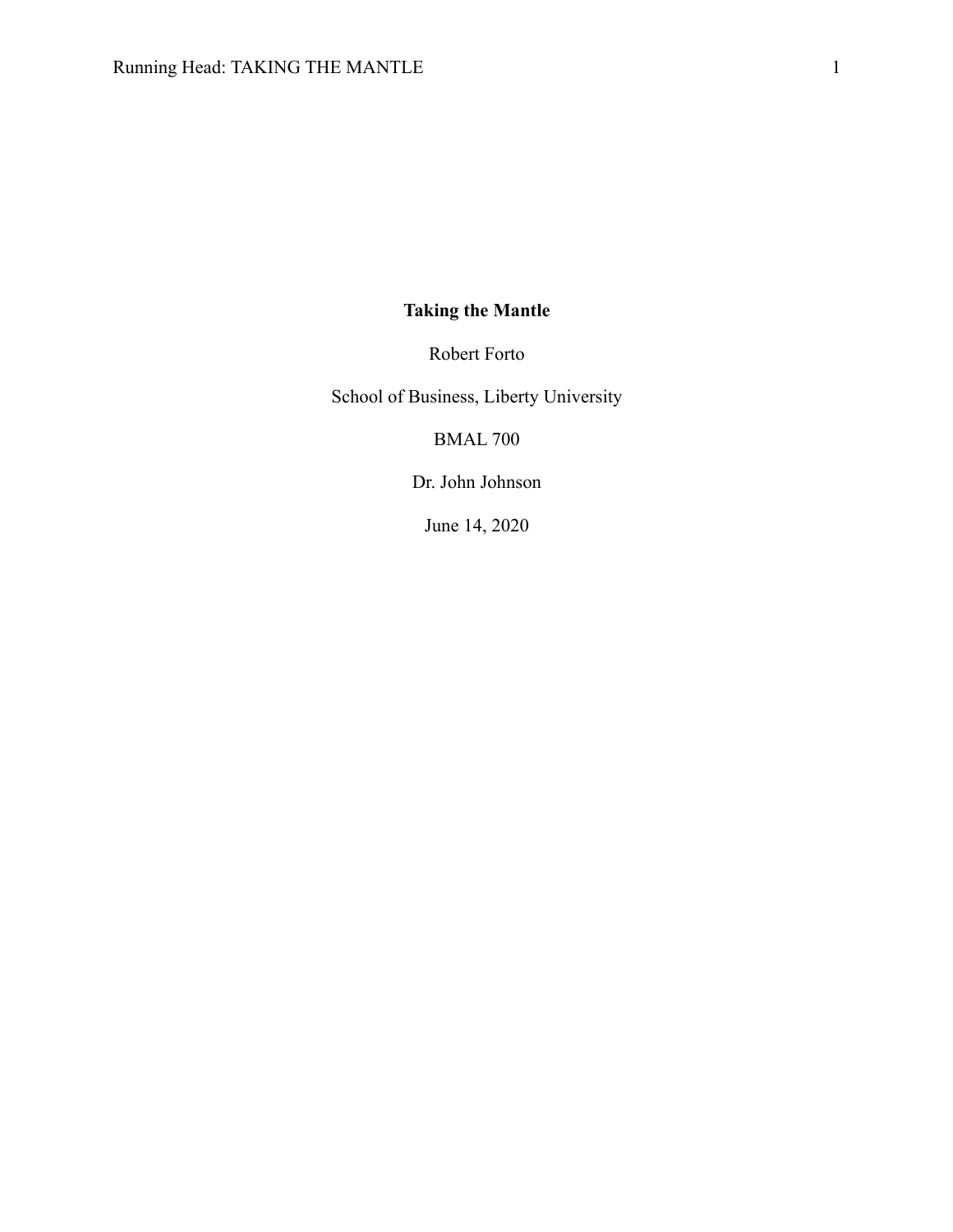## **Introduction**

Through 1 Kings 18 we are introduced to the history of the nation of Israel and how the kingdoms are divided. The southern kingdom is reigned by good kings, but the northern kingdom is ruled by kings who were thought to be evil and reviled. As we come to 1 Kings 19, we are brought to the history of Elijah and his struggles with depression and an unflinching despair. Elijah is forced to recognize that the battle never ends. He must come to terms with his loss of his vision of greatness within God and that we are not always triumphant in our struggles. Sometimes God wants to humble us with trials to teach us to depend on Him. (Merida, 2015) During these trials and tribulations we often look to others to encourage us and lift our spirits. We look for our community, our supporters, and our followers to find our way through troubling times and this is exactly what happened when Elijah goes to the mount of God (1 Kings 19:9-3). Not only did God provide Elijah with much needed nourishment to replenish his vigor but also God provided him with much needed companionship.

Replenished and restored with a new understanding of how God works the prophet left the mountain and finds Elisha. This is a parable of how God works to restore and renew our lives. God has a remarkable way in putting us on track and making us fruitful once again. In anointing Elisha, it allowed Elijah to carry on his message that will continue beyond his own life. Elijah knew it was not his job to fight well in the present but to prepare others for the future and God teaches us that no one is indispensable. (Merida, 2015)

This passing on of leadership allows Elisha to pick up the mantle or assume the leadership. This transference of prophetic power is evidenced in 1 Kings 19:20 which says, "He left the oxen, ran to follow Elijah." Elisha abandons everything and devotes his life to God. This is a powerful turn of events in history and this transference will be played out time and time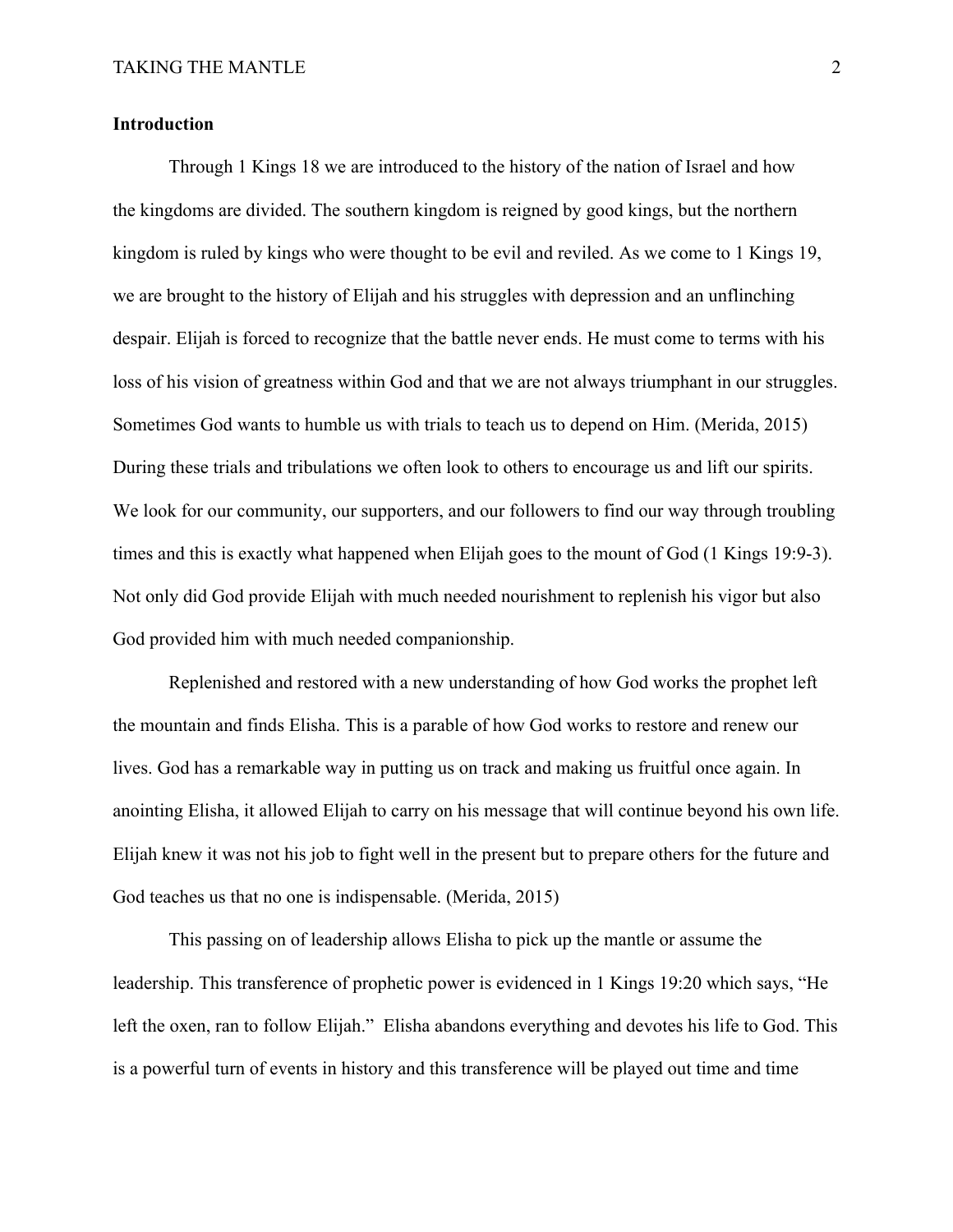again throughout the life of Jesus and far beyond through modern day and in our current business climate.

#### **Agent of Change**

Elisha became an agent of change, someone who took stock of the problem, and in response, effected some changes that improved the lives of individuals and communities. (Nantenaina, Raveloharimisy, & McWilliams, 2015) Just as Elisha meets the needs of people in his time, modern Christian leaders are called upon to confront issues in their organization and prepare them to respond in a time of need. We see this change in today's society. Whether it be a new chief executive officer of a Silicon Valley start-up or on a wilderness expedition where a new leader is called upon to take over in a crisis.

This ability for the agent of change to adopt, be prepared, committed to the mission, no matter what the calling, allows the new leader to build trust and encourage partnership. Change agent leadership creates the capacity and environment to move into this future while preserving values and core missions that make institutions strong. (Baer, Duin, & Bushway, 2015) Elisha's acts provide future Christian leaders with many lessons on becoming effective agents of change. (Nantenaina, et al., 2015) In understanding the story of Elisha, todays leaders can bring solutions to their organizations with passion, engagement, perseverance and advancement. This is a powerful motivator no matter what the struggle.

Surely not the level of prophets, but an example just the same, Kieffer (1984; as cited in Marks, 2015) offered an empowerment developmental model that can be applied to students. This model suggests that individuals go through four eras, including the era of entry, the era of advancement the era of incorporation, and the era of commitment. (Kieffer, 1984; as cited in Marks, 2015). This analogy could also be seen in Elijah as he struggled with depression and later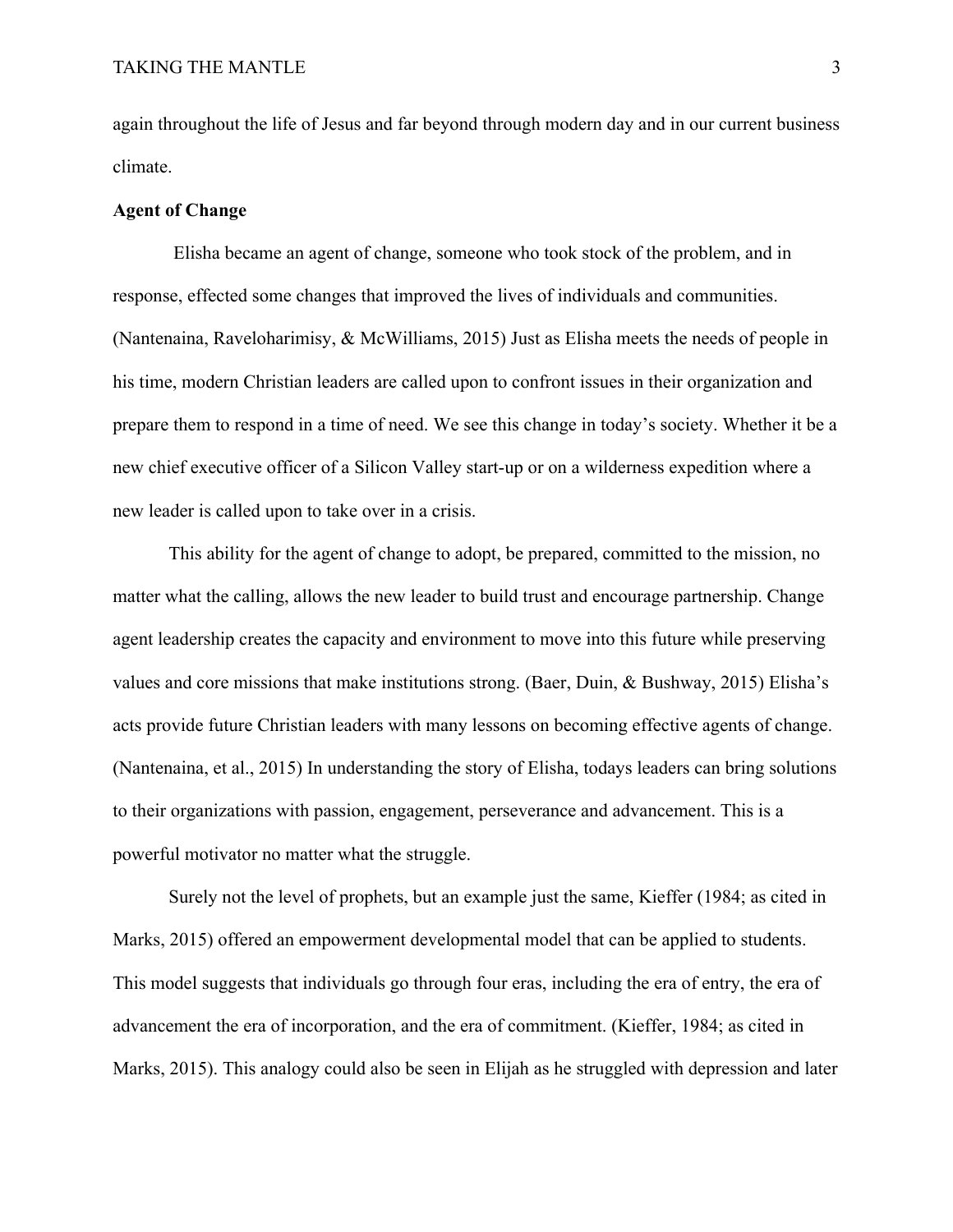recognized that there was a vision for the future and that God would teach us to depend on Him. Merida (2015) proposes that Elijah's faith and prayer challenge us, but his spiritual collapse serves as a warning and provides wise council. Christian leaders of today can use this as a formidable testament in that if they put their trust in God, they can overcome anything, and this is a powerful tool to create meaningful and lasting change in any organization.

#### **Conclusion**

In the end, as it says in 1 Kings 19-21 Elijah responded to the divine summons with obedience and travelled into the wilderness to anoint a successor. It took immense courage to reverse direction and retrace the steps of a journey that Elijah was never summoned to make and in doing so he rises to the highest level of a model and mentor. (Hens-Piazza, 2018) Modern leadership follow this example through succession and recruitment of new leaders to carry on the mission of the organization. While today's leaders do not have the prophetic powers to institute change in their communities, they do have the ability to build ownership so that they can lead individuals to take action in a credible way. (Mattis, 2001; as cited in Kelan, 2017) The lessons learned from Elijah and Elisha show that leaders should promote a culture of behavior that allows for effective change. Agents of change cannot accomplish their mission if they are inconsistent or not committed to the task and give up. (Nantenaina et al., 2015) They must press on no matter the difficulty and by doing so they may just prepare others for the future. Merida (2015) postulates that Jesus carried on this message as he trained others to take the good news to the nations after His accession.

Interestingly every leader is confronted with what will happen next. In the case of this author, it would be what would happen if he transferred leadership during a wilderness expedition without a clear plan of what was to come. With a greater understanding of what lies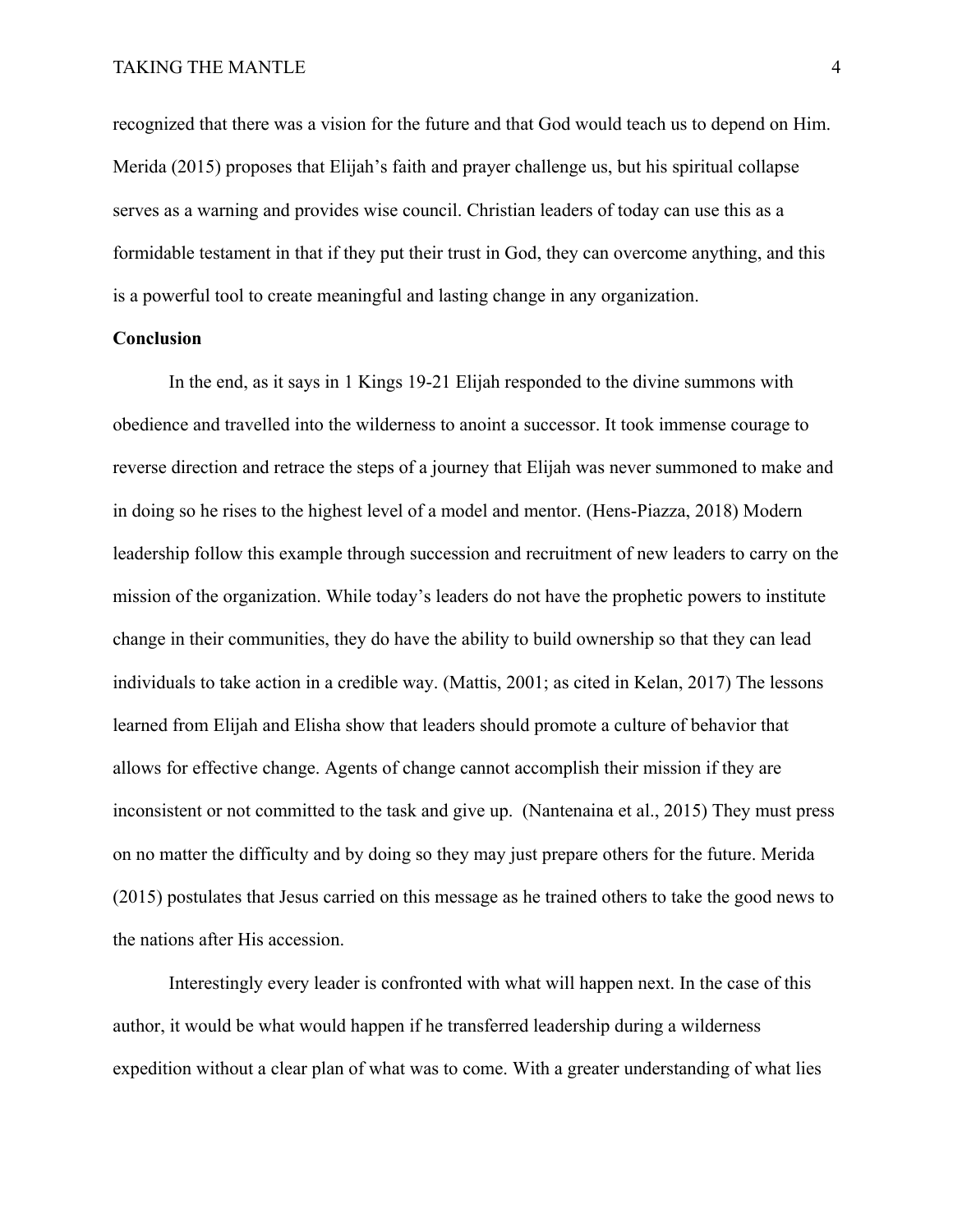ahead, it will allow each of us direction of what is to come, no matter what the obstacle. This message is clear in Merida (2015) and becoming clearer as this author gains the knowledge and insight provided in his educational endeavors. Deuteronomy 31:6 (NIV) is relevant as it says, "Be strong and courageous. Do not be afraid or terrified because of them, for the Lord your God goes with you; He will never leave you or forsake you."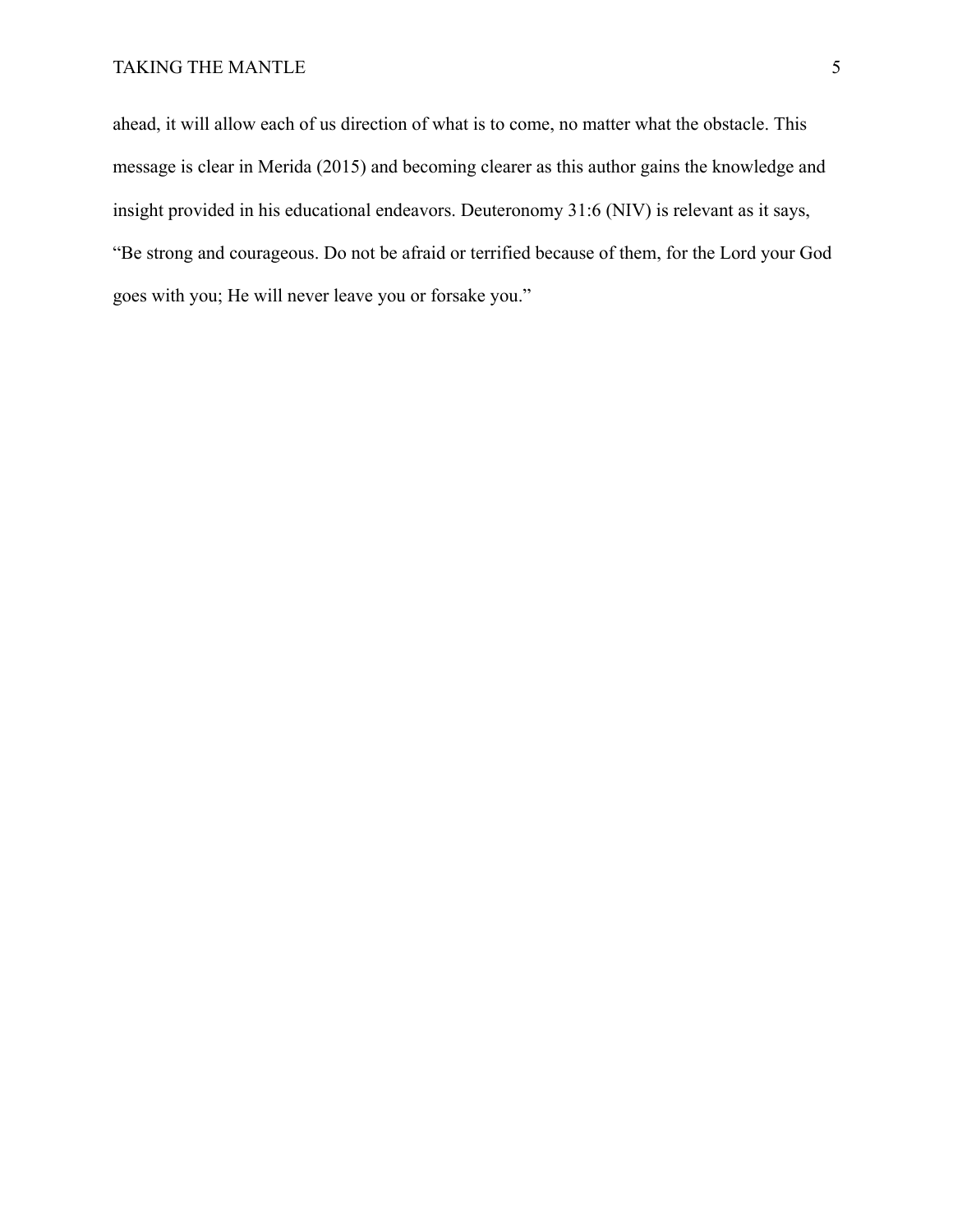## **References**

- Baer, L. L., Duin, A. H., Bushway, D. (2015). Change agent leadership. *Planning for Higher Education, 43*(3), 1-11. Retrieved http://ezproxy.liberty.edu/login?url=https://searchproquest-com.ezproxy.liberty.edu/docview/1706580348?accountid=12085
- Hens-Piazza, G. (2018). Dreams can delude, visions can deceive: Elijah's sojourn in the wilderness of Horeb (I kings 19:1–21). *Biblical Theology Bulletin, 48*(1), 10-17. doi:10.1177/0146107917746577
- Kelan, E.K., Wratil, P. (2017). Post-heroic leadership, tempered radicalism and senior leaders as change agents for gender equality. *European Management Review*. 15(1) 5- 18. https://doi-org.ezproxy.liberty.edu/10.111/emre.12117
- Marks, L. (2015). Beyond service: Equipping change agents through community leadership education. *New Directions for Student Leadership, 2015*(148), 17-31. doi:10.1002/yd.20150
- Merida, D. (2015). *Christ-centered exposition: Exalting Jesus in 1 & 2 Kings*. B&H Publishing Group.
- Nantenaina, L. Z., Raveloharimisy, J., McWilliams, K. (2015). The prophet Elisha as an agent of change for community development. *The Journal of Applied Christian Leadership, 9*(2),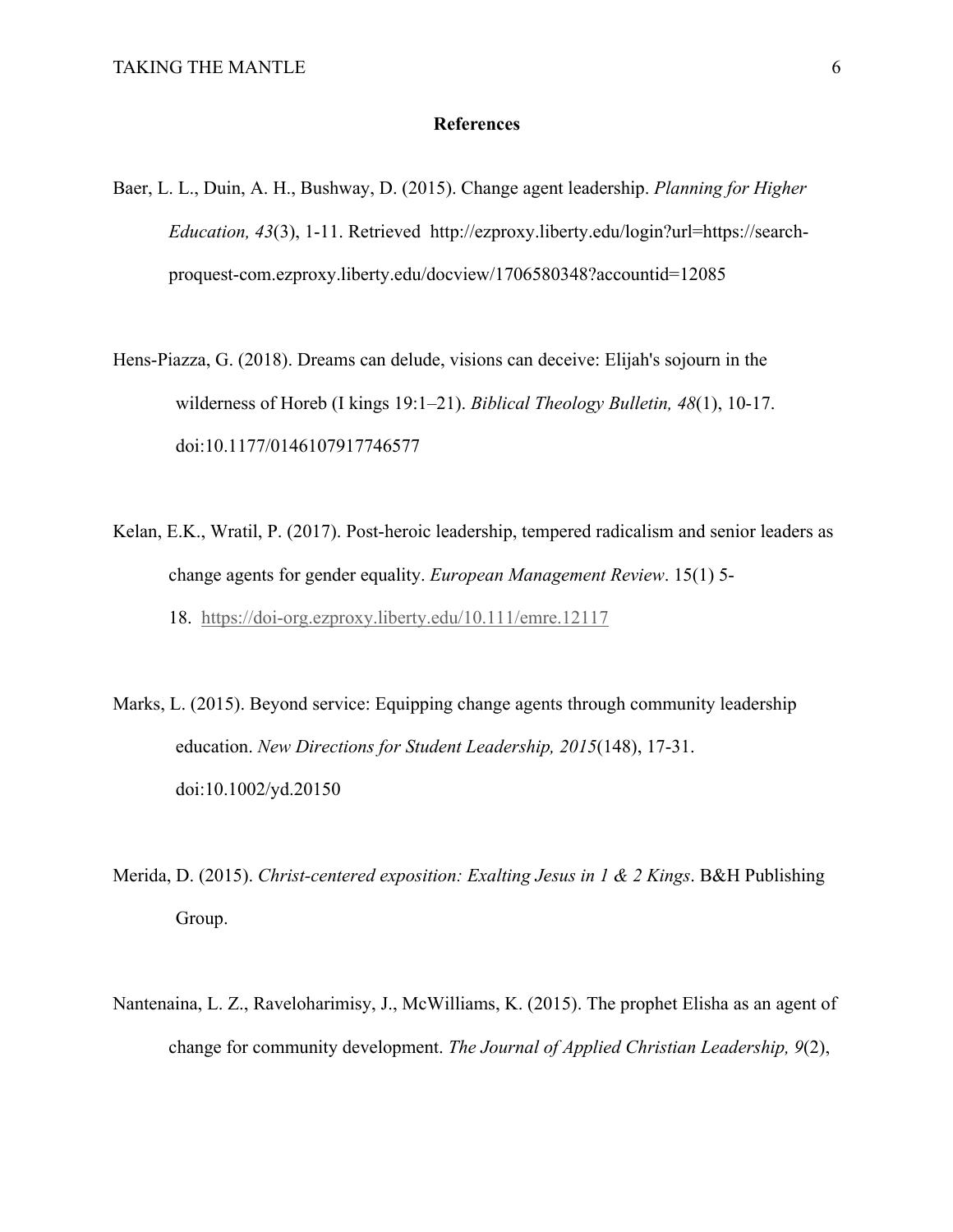10-20. http://ezproxy.liberty.edu/login?url=https://search-proquest-

com.ezproxy.liberty.edu/docview/1766242997?accountid=12085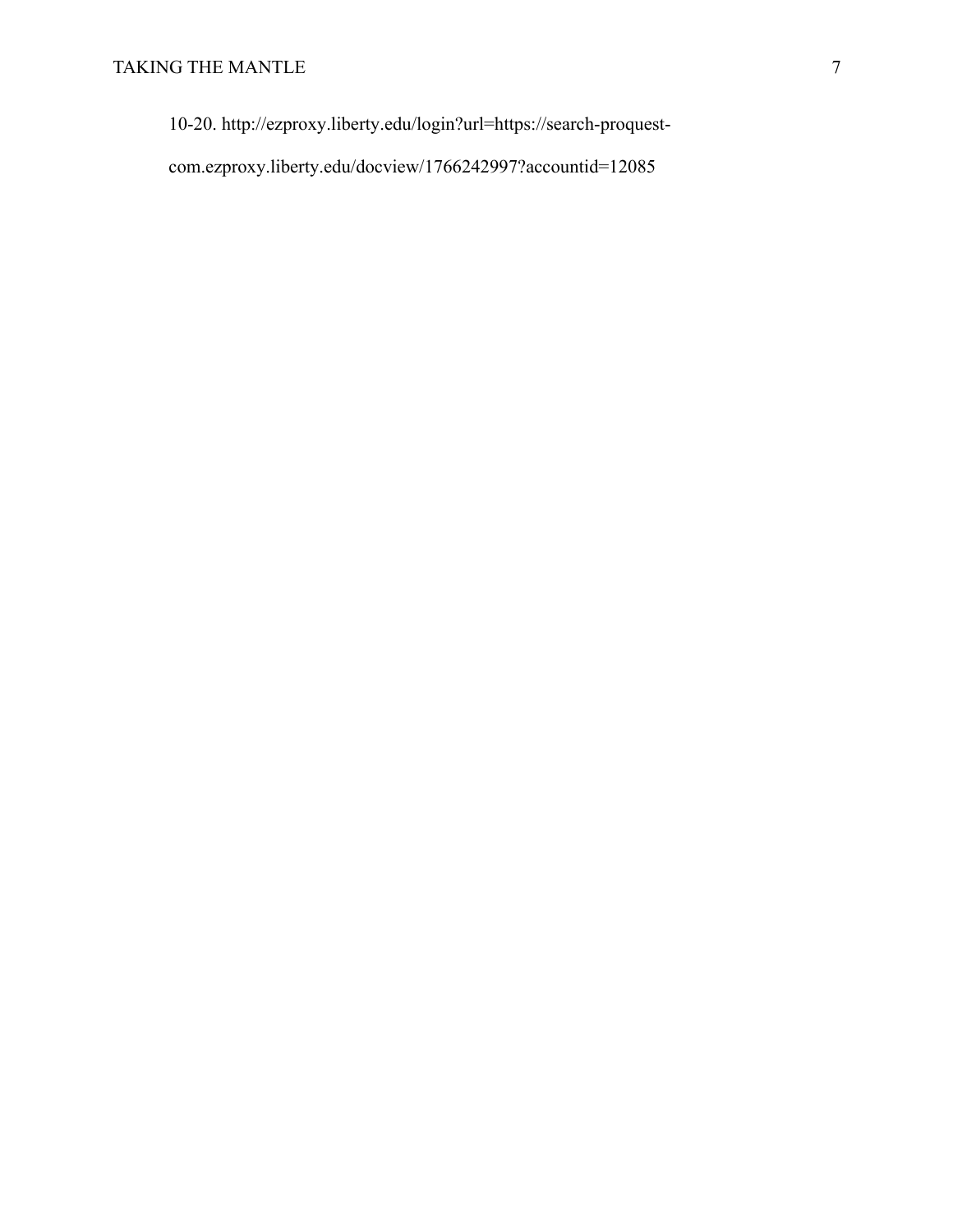## **Taking the Mantle: Annotated Bibliography**

Baer, L. L., Duin, A. H., Bushway, D. (2015). Change agent leadership. *Planning for Higher Education, 43*(3), 1-11. http://ezproxy.liberty.edu/login?url=https://search-proquestcom.ezproxy.liberty.edu/docview/1706580348?accountid=12085

This journal article was found on the JFL using an advanced search for "agent of change in leadership" and was found in the ProQuest database. The aim of the article was to examine change agent leadership and to identify the future needs and trends of this leadership model. The authors postulate that change leadership is based on the ability to build authenticity and be unshakable in their commitment in transformational education. This author used this article to examine how Elisha's acts provide future Christian leaders with many lessons on becoming effective agents of change.

The authors of the article are well cited. Baer has written 21 publications. Whereas, Duin-Hill has been published 51 times and Bushway has been published thirteen times. The journal, *Planning for Higher Education* has been published since 2008 with its scope being in education. The journal has an impressive impact factor of 3.005 (2018) and has almost 700,000 downloads of its articles.

Hens-Piazza, G. (2018). Dreams can delude, visions can deceive: Elijah's sojourn in the wilderness of Horeb (I kings 19:1–21). *Biblical Theology Bulletin, 48*(1), 10-17. doi:10.1177/0146107917746577

This journal article was found on the JFL using an advanced search for "1 Kings 19." The journal article examined the history of Elijah as told in the book of 1 Kings and this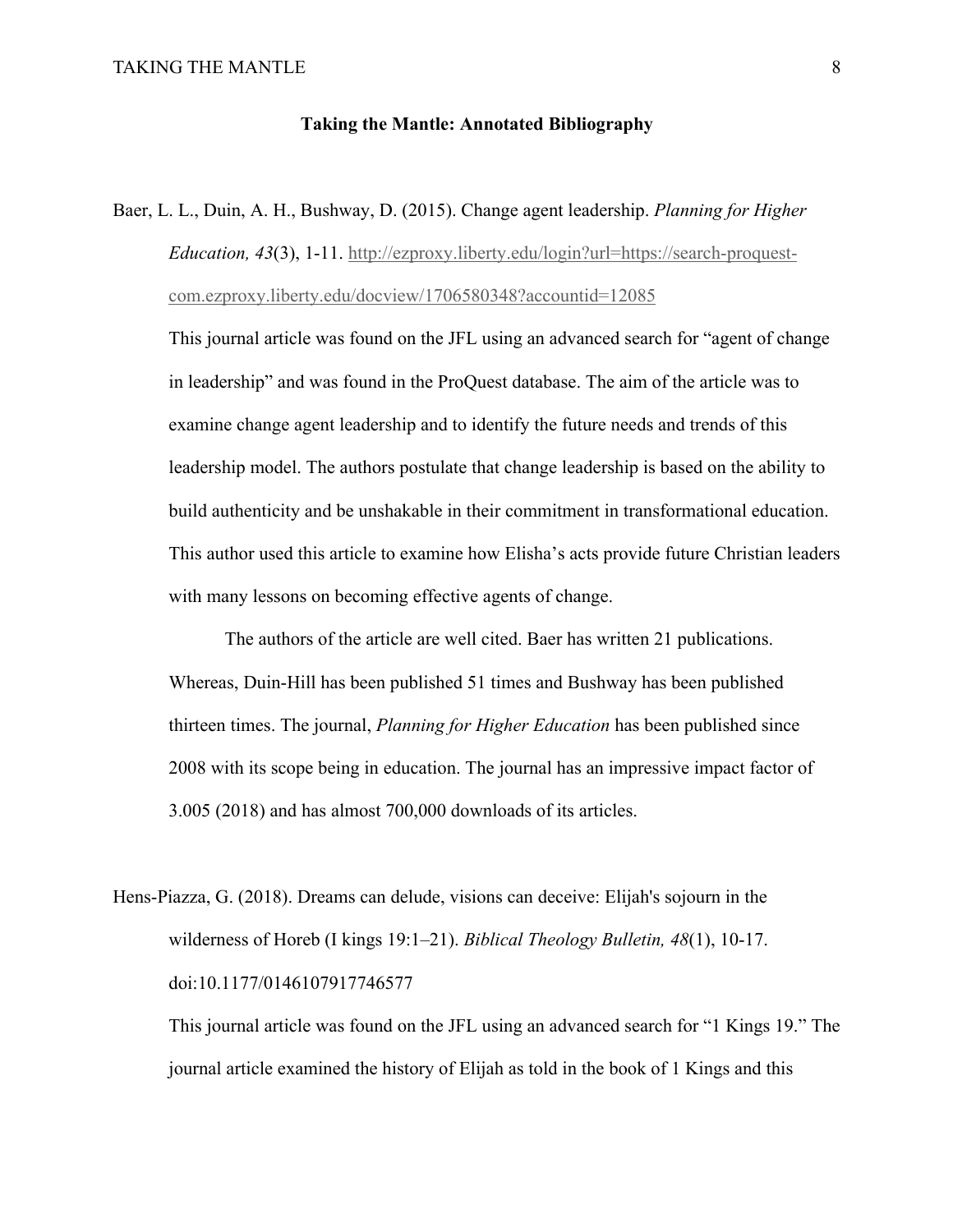author used it to examine how modern leadership follows this example through succession and recruitment of new leaders to carry on the mission of the organization.

The author of the article is a professor of Biblical Studies at Jesuit School of Theology in Berkley, CA. She is also the author of a series of books. *The Journal of Bible and Culture* is a peer-reviewed quarterly journal containing articles written by scholars of biblical and theological studies. The journal has been in publication since 1971.

Kelan, E.K., Wratil, P. (2017). Post-heroic leadership, tempered radicalism and senior leaders as change agents for gender equality. *European Management Review*. 15(1) 5-

18. https://doi-org.ezproxy.liberty.edu/10.111/emre.12117

This journal article was found on the JFL using an advanced search for "change agents." The aim of the article is to show how CEO's as macro agents for gender equality can be conceptualized. (Kelan & Wratil, 2017) Their methodology was a qualitative approach relying on interviews with 20 global CEO's and a literature review to develop a framework to conceptualized how these CEO's fostered cultural change.

This author used the article to examine how today's leaders do not have the prophetic powers to institute change in their communities, they do have the ability to build ownership so that they can lead individuals to take action in a credible way. Kelan is at the Cranfield School of Management at Cranfield University in the United Kingdom and has been published thirteen times. Wratil is with the President's Project Group in Berlin, Germany and has been published just this one time. The journal, *European Management Review*, has a relatively low impact factor of just 1.600 (2018). The journal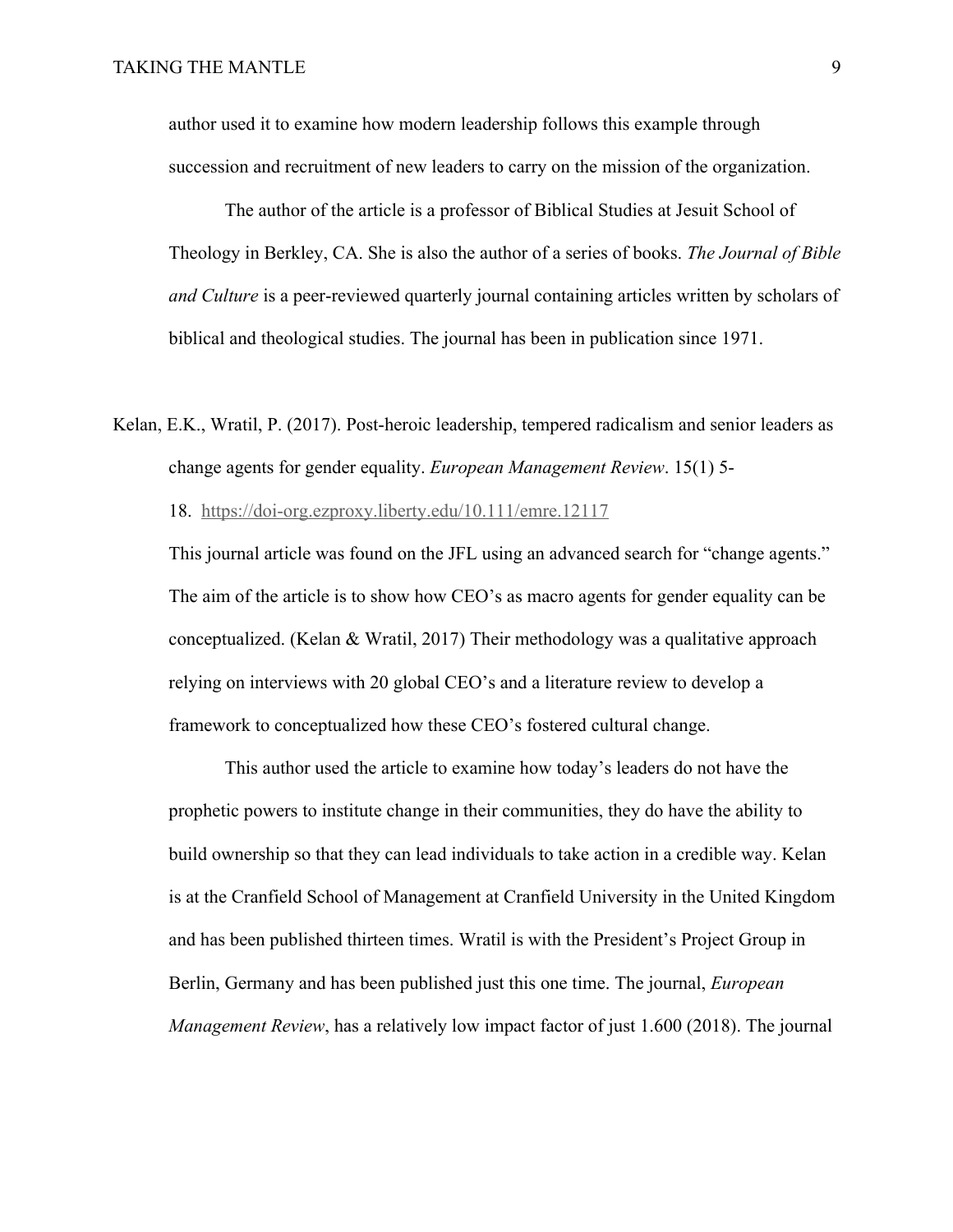covers a broad range of management topics on organizational theory, strategic leadership and managerial economics and has been published quarterly since 2004.

Marks, L. (2015). Beyond service: Equipping change agents through community leadership education. *New Directions for Student Leadership, 2015*(148), 17-31. doi:10.1002/yd.20150

This journal article was found on the JFL using an advanced search for "agents of change in leadership." The aim of the study was to focus on one university's effort to integrate civic engagement programs and leadership curriculum informed by empowerment theory, servant leadership and community organizing methodologies. (Marks, 2015) This author used this article to examine how this empowerment model can be compared to agents of change and servant-based leadership using Elisha's work as an example.

The author is based at the Center for Community-Based Learning, Leadership and Research at the University of Wisconsin-Milwaukee. She is the author of just three publications. The journal is a special issue of *Engaging Youth in Leadership for Social and Political Change for The New Directions for Student Leadership* that has an aim of exploring leadership of interest to high school and college educators.

Merida, D. (2015). *Christ-centered exposition: Exalting Jesus in 1 & 2 Kings*. B&H Publishing Group.

Merida's (2015) book was the primary source used for this paper. In examining the stories of Elijah and Elisha and how agents of change, God's message and the effects on that in today's leadership. The book brings together theology and practice in a way that